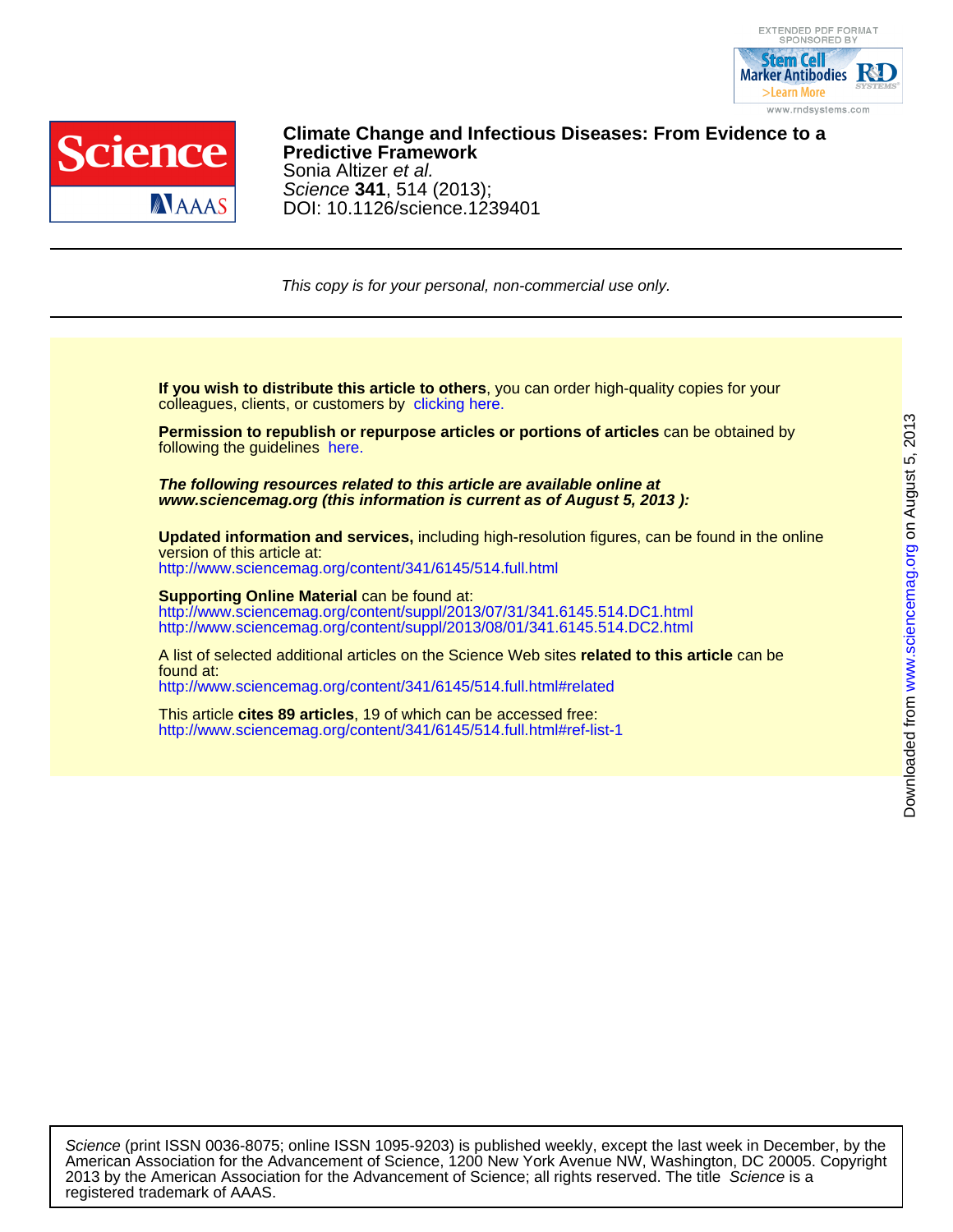#### REVIEW

## Climate Change and Infectious Diseases: From Evidence to a Predictive Framework

Sonia Altizer, $^{1\star}$  Richard S. Ostfeld, $^2$  Pieter T. J. Johnson, $^3$  Susan Kutz, $^4$  C. Drew Harvell $^5$ 

Scientists have long predicted large-scale responses of infectious diseases to climate change, giving rise to a polarizing debate, especially concerning human pathogens for which socioeconomic drivers and control measures can limit the detection of climate-mediated changes. Climate change has already increased the occurrence of diseases in some natural and agricultural systems, but in many cases, outcomes depend on the form of climate change and details of the host-pathogen system. In this review, we highlight research progress and gaps that have emerged during the past decade and develop a predictive framework that integrates knowledge from ecophysiology and community ecology with modeling approaches. Future work must continue to anticipate and monitor pathogen biodiversity and disease trends in natural ecosystems and identify opportunities to mitigate the impacts of climate-driven disease emergence.

The life cycles and transmission of many in-<br>fectious agents—including those causing<br>disease in humans, agricultural systems,<br>and free-living animals and plants—are inextricafectious agents—including those causing disease in humans, agricultural systems, and free-living animals and plants—are inextricably tied to climate  $(1, 2)$ . Over the past decade, climate warming has already caused profound and often complex changes in the prevalence or severity of some infectious diseases (Fig. 1) (2–5). For human diseases, vector-control, antimicrobial treatments, and infrastructural changes can dampen or mask climate effects. Wildlife and plant diseases are generally less influenced by these control measures, making the climate signal easier to detect (4). For example, although the effects of climate warming on the dynamics of human malaria are debated, climate warming is consistently shown to increase the intensity and/or latitudinal and altitudinal range of avian malaria in wild birds (6, 7).

Predicting the consequences of climate change for infectious disease severity and distributions remains a persistent challenge surrounded by much controversy, particularly for vector-borne infections of humans [boxes S1 and S2 (8)]. Work using climate-based envelope models has predicted that modest climate-induced range expansions of human malaria in some areas will be offset by range contractions in other locations (9). An alternative approach, based on mechanistic

\*Corresponding author. E-mail: saltizer@uga.edu

models of physiological and demographic processes of vectors and pathogens (10), predicts large geographic range expansions of human malaria into higher latitudes (11). Both approaches have their limitations (2), and the challenge remains to accurately capture the contributions of multiple, interacting, and often nonlinear underlying responses of host, pathogen, and vector to climate. This challenge is further exacerbated by variation in the climate responses among hostpathogen systems arising from different life history characteristics and thermal niches (12).

A decade ago, Harvell  $et al. (1)$  reviewed the potential for infectious diseases to increase with climate warming. Since then, the frequency of studies examining climate-disease interactions has continued to increase (Fig. 2), producing clear evidence that changes in mean temperature or climate variability can alter disease risk. Some of the best examples of climate responses of infectious diseases to date are from ectothermic hosts and from parasites with environmental transmission stages that can persist outside the host (Fig. 1). Indeed, first principles suggest that the rates of replication, development, and transmission of these pathogens should depend more strongly on temperature relative to other host-pathogen interactions. The next challenges require integrating theoretical, observational, and experimental approaches to better predict the direction and magnitude of changes in disease risk. Identifying the contribution of other environmental variables, such as precipitation, humidity, and climate variability remains a challenge (13, 14).

Here, we review the individual, community, and landscape-level mechanisms behind climateinduced changes in infectious disease risk and illustrate how a quantitative, ecophysiological framework can predict the response of different host-pathogen relations to climate warming. We mainly focus on changes in temperature, which have been more thoroughly explored both empirically and theoretically, relative to other environmental variables. We consider impacts of climate change on human diseases and on pathogens affecting species of conservation or economic concern, including agroecosystems [box S3 (8)]. A crucial need remains for long-term ecological studies that examine the consequences of climate-disease interactions for entire communities and ecosystems, as well as for efforts that couple effective disease forecasting models with mitigation and solutions.

#### Ecophysiology of Host-Pathogen Interactions

More than a century of research has firmly established that temperature and other climatic variables strongly affect the physiology and demography of free-living and parasitic species [e.g., (15)], with effects on behavior, development, fecundity, and mortality (16). Because these effects can be nonlinear and sometimes conflicting, such as warmer temperatures accelerating invertebrate development but reducing life span, a central challenge has been to identify the net outcomes for fitness  $(I)$ . For infectious diseases, this challenge is compounded by the interactions between at least two species—a host and a pathogen—and often vectors or intermediate hosts, which make the cumulative influence of climate on disease outcomes elusive [e.g.,  $(17, 18)$ ].

Immune defenses are physiological processes crucial for predicting changes in disease dynamics. Warmer temperatures can increase immune enzyme activity and bacterial resistance for insects, such as the cricket Gryllus texensis (19). Positive effects of temperature on parasite growth and replication, however, might outweigh greater immune function of the host. In gorgonian corals, for example, warmer temperatures increase cellular and humoral defenses (20), but because coral pathogens also replicate faster under these conditions, disease outbreaks have coincided with warmer sea temperatures in the Caribbean (Fig. 1) (4, 5). Warm temperatures also can lower host immunity; for example, melanization and phagocytic cell activity in mosquitoes are depressed at higher temperatures (21). In addition, increased climate variability can interfere with host immunity, as illustrated by decreased frog resistance to the chytrid fungus Batrachochytrium dendrobatidis  $(Bd)$  in response to temperature fluctuations  $(14)$ . Even though *Bd* grows best in culture at cooler temperatures, which suggests that warming should reduce disease, incorporating variabilityinduced changes in host resistance suggests a more complex relation between climate change and Bd-induced amphibian declines (22). These issues are important for predicting the immunological efficiency of ectotherms outside of their typical climate envelope.

One promising approach for predicting how host-pathogen interactions respond to climate

<sup>&</sup>lt;sup>1</sup>Odum School of Ecology, University of Georgia, Athens, GA 30602, USA. <sup>2</sup>Cary Institute of Ecosystem Studies, 2801 Sharon Turnpike, or Post Office Box AB, Millbrook, NY 12545– 0129, USA. <sup>3</sup> Ecology and Evolutionary Biology, N122, CB334, University of Colorado, Boulder, CO 80309-0334, USA. <sup>4</sup>Department of Ecosystem and Public Health, Faculty of Veterinary Medicine, University of Calgary, and Canadian Cooperative Wildlife Health Centre, Alberta Node, 3280 Hospital Drive, NW, Calgary, Alberta T2N 4Z6, Canada. <sup>5</sup> Ecology and Evolutionary Biology, E321 Corson Hall, Cornell University, Ithaca, NY 14853, USA.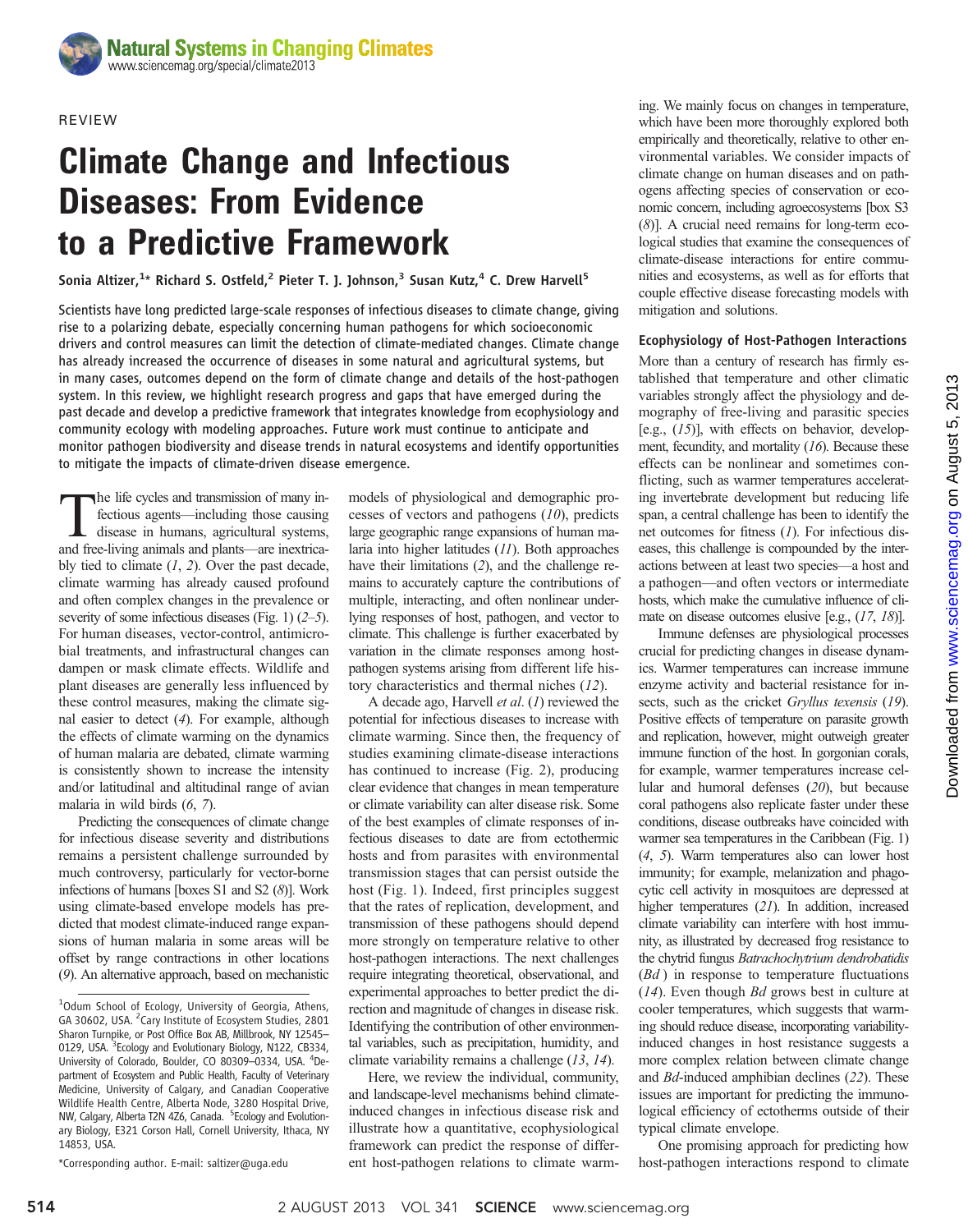

Fig. 1. Animal-parasite interactions for which field or experimental studies have linked climate change to altered disease risk. (A) Black-legged ticks, *Ixodes scapularis*, vectors of Lyme disease, attached to the ears of a whitefooted mouse, Peromyscus leucopus, show greater synchrony in larval and nymphal feeding in response to milder climates, leading to more rapid Lyme transmission. (B) Caribbean coral (Diploria labyrinthiformis) was affected by loss of symbionts, white plague disease, and ciliate infection during the 2010 warm thermal anomaly in Curaçao. (C) Malformed leopard frog (Lithobates pipiens) as a result of infection by the cercarial stage (inset) of the multihost trematode R. ondatrae; warming causes nonlinear changes in both host and parasite that lead to marked shifts in the timing of interactions. (D) Infection of monarchs (D. plexippus) by the protozoan O. elektroscirrha (inset) increases in parts of the United States where monarchs breed year-round as a result of the establishment of exotic milkweed species and milder winter climates. (E) Infection risk with O. gruehneri (inset shows eggs and larvae) the common abomasal nematode of caribou and reindeer (R. tarandus), may be reduced during the hottest part of the Arctic summer as a result of warming, which leads to two annual transmission peaks rather than one (e.g., Fig. 3C). Photo credits (A to E): J. Brunner, E. Weil, D. Herasimtschuk, S. Altizer, P. Davis, S. Kutz.

warming involves infusing epidemiological models with relations derived from the metabolic theory of ecology (MTE). This approach circumvents the need for detailed species-specific development and survival parameters by using established relations between metabolism, ambient temperature, and body size to predict responses to climate warming (23). One breakthrough study (12) used MTE coupled with traditional host-parasite transmission models to examine how changes in seasonal and annual temperature affected the basic reproduction number  $(R_0)$  of strongylid nematodes with direct life cycles and transmission stages that are shed into the environment. By casting  $R_0$  in terms of temperature-induced tradeoffs between parasite development and mortality, this approach facilitated both general predictions about how infection patterns change with warming and, when parameterized for Ostertagia gruehneri, a nematode of caribou and reindeer (Fig. 1), specific projections that corresponded with the observed temperature dependence of parasite stages. Moreover, this model predicted a shift from one to two peaks in nematode transmission each year under warming conditions (Fig. 3C), a result consistent with field observations (12, 24).

In some cases, ecophysiological approaches must consider multiple host species and parasite developmental stages that could show differential sensitivity to warming. Such differential responses can complicate prediction of net effects, especially for ectothermic hosts with more pronounced responses to temperature. For instance, because both infectivity of a trematode parasite (Ribeiroia ondatrae) and defenses of an amphibian host (Pseudacris regilla) increase with temperature, maximal pathology (limb malformations) (Fig. 1) occurs at intermediate temperatures (25). Other work showed that the virulence of both a coral fungus (Aspergillus sydowii) and protozoan (Aplanochytrium sp.) increased with temperature, probably because pathogen development rate continued to increase in a temperature range where coral defenses were less potent (26). Thus, the

## **SPECIALSECTION**

ideal approach will be an iterative one that combines metabolic and epidemiological modeling to predict general responses and to identify knowledge gaps, followed by application of models to specific host-pathogen interactions.

#### Community Ecology, Biodiversity, and Climate Change

Host-pathogen interactions are embedded in diverse communities, with climate change likely leading to the loss of some hostpathogen interactions and the gain of novel species pairings. In some cases, pathogen extinction and the loss of endemic parasites could follow from climate change, potentially reducing disease or conversely releasing more pathogenic organisms from competition. In other cases, multiple pathogens can put entire host communities at risk of extinction. Although ecosystems of low biodiversity, such as occur in polar regions, can be particularly sensitive to emerging parasitic diseases (27), most knowledge of community-wide responses stems from tropical marine systems. For example, the wider Caribbean region is a "disease hot spot" characterized by the rapid, warming-induced emergence of multiple new pathogens that have caused precipitous coral declines with ecosystem-wide repercussions (28, 29). Impacts of climate-induced changes in disease can be especially large

Downloaded from www.sciencemag.org on August 5, 2013 on August 5, 2013 [www.sciencemag.org](http://www.sciencemag.org/) Downloaded from

when the host is a dominant or keystone species. For example, near extinction of the once-dominant, herbivorous abalone (genus Haliotis) by warmingdriven rickettsial disease caused pervasive community shifts across multiple trophic levels (5). Similarly, seagrass (Zostera marina) declines caused by infection with the protist Labyrinthula zosterae, which correlates positively with warming, have degraded nursery habitats for fish and migratory waterfowl and caused the extinction of the eelgrass limpet (30).

Microbial communities, which are often part of the extended phenotype of host defenses, are also likely to respond to climate changes. For instance, warming sea-surface temperatures in coral reefs can inhibit the growth of antibiotic-producing bacteria, sometimes causing microbial communities to shift from mutualistic to pathogenic  $(31)$ . In agroecosystems, higher temperatures can suppress entomopathogenic fungi and antibiotic production by bacterial mutualists in plants (32). Warming also underlies bacterial shifts from endosymbiotic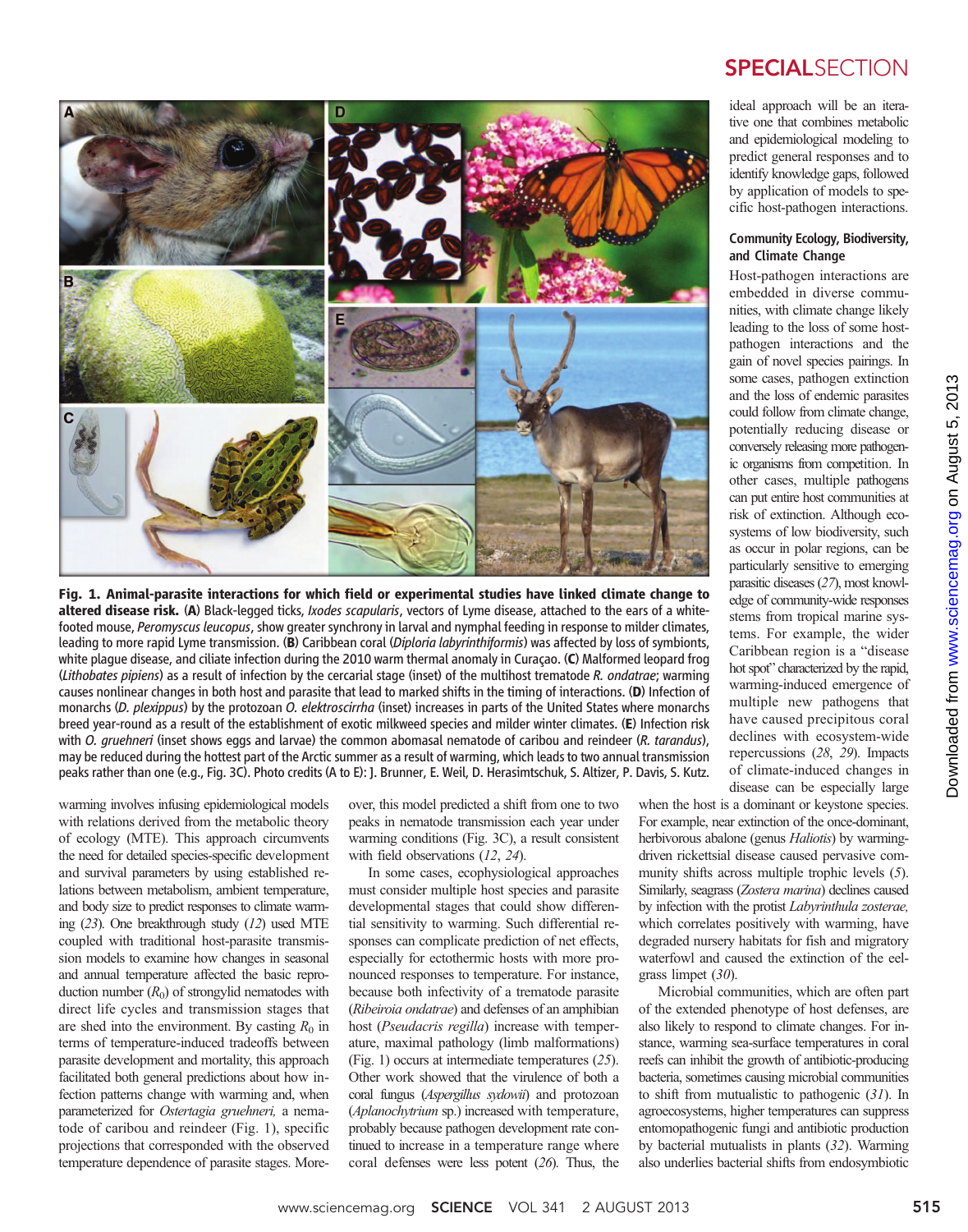

to lytic within host amoebas that live in human nasal passages, increasing the potential risk of respiratory disease (33). Thus, effects of warmer temperatures on the diversity and function of commensal or mutualist microbes could promote pathogen growth and pest outbreaks.

From a broader perspective, biodiversity loss is a well-established consequence of climate change (16, 34) and can have its own impact on infectious diseases. For many diseases of humans, wildlife, and plants, biodiversity loss at local or regional scales can increase rates of pathogen transmission  $(35-37)$ . This pattern can result from several mechanisms, including the loss of the dilution effect (36). For example, lower parasite diversity could allow more pathogenic species to proliferate when endemic and competing parasites are lost from a system (36). Climate warming can also weaken biotic regulation of disease vectors by inhibiting their predators (38) and competitors (39). Interactions between biodiversity and infectious disease underscore the need to put climatedisease interactions into the broader context of other forms of global change, such as land-use change and habitat loss, when extending predictions from focused host-pathogen interactions to larger spatial and taxonomic scales.

#### Shifts in Behavior, Movement, and Phenology of Hosts and Parasites

Changes in climate are already affecting the phenology of interactions between plants and pollinators, predators and prey, and plants and herbivores (16). Climate-induced shifts in phenology and species movements (40) will likely affect disease dynamics. Many species are already moving toward higher elevations or latitudes (41), and an open question is whether these shifts could disrupt established interactions or bring novel groups of hosts and pathogens into contact (42). For instance, the range expansion of the Asian tiger mosquito (Aedes albopictus) across Europe and the Americas has created the potential for novel viral diseases such as Chikungunya to invade (10); this pathogen is already expanding in geographic range, and a recent outbreak in Europe emphasizes the need for surveillance and preparedness. Along eastern North America, warming sea temperatures and changes in host resistance facilitated a northward shift of two oyster diseases into previously unexposed populations (5).

Migratory species in particular can be sensitive to climate change (41), with the routes and timing of some species' migrations already shifting with climate warming (16). Long-distance migrations can lower parasite transmission by allowing hosts to escape pathogens that accumulate in the environment or by strenuous journeys that cull sick animals (43). In some cases, milder winters can allow previously migratory host populations to persist year-round in temperate regions (44); this residency fosters the build-up of environmental transmission stages, and mild

winters further enhance parasite over-winter survival (2). A case study of monarch butterflies (Danaus plexippus) and the protozoan parasite Ophyrocystis elektroscirrha (Fig. 1) provides support for climate-warming shifts in migration and disease. Monarchs typically leave their northern breeding grounds in early fall and fly to Mexican wintering sites. Milder winters, combined with increased planting of exotic host plants, now allow monarch populations to breed year-round in parts of the United States (45). Relative to migratory monarchs, winter-breeding monarchs suffer from higher rates of infection (43). Similarly, migration is considered an important parasite avoidance strategy for barren-ground caribou (24), but the loss of sea ice with climate warming will likely inhibit migrations and prevent them from seasonally escaping parasites (46). Thus, diminishing migration behaviors among animals that use seasonal habitats can increase the transmission of infectious diseases.

Changes in the timing of vector life stages and feeding behavior can also arise from interactions between climate and photoperiod. For several tickborne infections (Fig. 1), pathogens are sequentially transmitted from infected vertebrate hosts to naïve larval tick vectors, and from infected nymphal ticks to naïve vertebrate hosts. Asynchrony in the seasonal activity of larval and nymphal ticks can delay transmission and select for less virulent strains of the Lyme bacterium Borrelia burgdorferi (47), whereas synchrony allows for more rapid transmission and the persistence of virulent strains. In the case of tick-borne encephalitis (TBE), viral transmission occurs directly between cofeeding ticks; thus, viral maintenance requires synchronous larval and nymphal feeding (48). Because synchrony of larval and nymphal ticks characterizes milder winter climates, climate change could increase tick synchrony and the transmission and virulence of several tick-borne infections.

Changes in the timing of shedding or development of environmental transmission stages could result from climate warming. Some parasites could experience earlier hatching, exposure to hosts earlier in the season, and encounters with earlier (and often more sensitive) life stages of hosts. For example, a long-term data set of lake plankton showed that warming shifted fungal prevalence patterns in diatom hosts from acute epidemics to chronic persistence, in part because of faster transmission and more widespread host population suppression under warmer temperatures (49). In contrast, Brown and Rohani (50) argued for the opposite outcome with respect to avian influenza (AI) in reservoir bird hosts. Climate-driven mismatch in the timing of bird migration and their prey resources (e.g., horseshoe crab eggs) amplified variability in epidemiological outcomes: Although mismatch increased the likelihood of AI extinction, infection prevalence and spillover potential both increased in cases where the virus persisted.

Plasticity in parasite traits could allow parasites with environmental transmission stages to



Fig. 2. Rising interest in climate-disease interactions. Research focused on associations between infectious disease and climate change has increased steadily over the past 20 years. After correcting for total research interest in climate change (open symbols) or infectious disease (closed symbols), the frequency of papers referencing a climate-disease link in the title has nearly doubled over this period, based on long-term publication trends following a Web of Science search of article titles (1990 to 2012). Search criteria and statistical analyses are provided in the supplementary materials, and the total number of climate change– infectious disease papers identified by our search criteria ranged from 5 to 117 publications per year.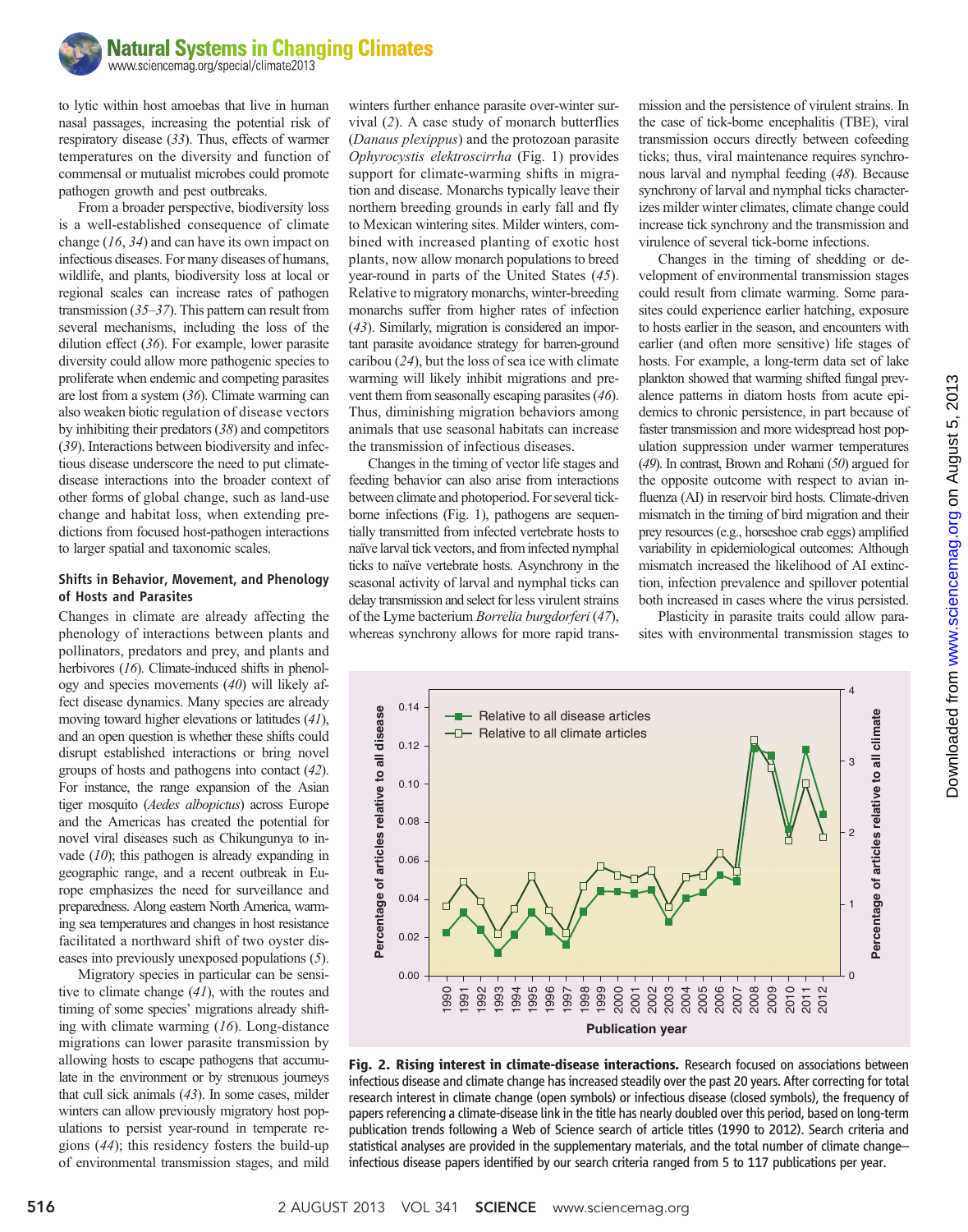respond more rapidly to climate warming. For example, arrested development (hypobiosis) of the nematode O. gruehneri within its caribou

host is a plastic trait more commonly expressed in areas with harsher winters as compared with milder climates (51). This arrested state prevents



Fig. 3. Theoretical underpinnings and categorization of disease responses to climate change. Pathogen responses to climate change depend on thermal tolerance relative to current and projected conditions across an annual cycle. (A) Gaussian curves relating temperature to a metric of disease risk suggest symmetrical temperature zones over which warming will increase and decrease transmission, whereas leftskewing [a common response for many terrestrial ectotherms, including arthropod vectors (74)] indicates greater potential for pathogen transmission to increase with warming [box S2 (8)]. Bold arrows represent geographic gradients that span cool, warm, and hot mean temperatures, which indicate that the net effect of warming (at point of arrows) depends on whether temperatures grow to exceed the optimum temperature  $(\mathcal{T}_{opt})$  for disease transmission. Projected changes in disease will further depend on the starting temperature relative to  $T_{\text{out}}$  the magnitude of warming, measurement error, adaptation, and acclimation. (B) Pathogens at their northern or altitudinal limits might show range expansion and nonlinear shifts in their life cycle in response to warmer temperatures (red) relative to baseline (blue). For example, a shift from 2- to 1-year cycles of transmission has occurred for the muskox lungworm (27). This outcome could generate sporadic disease emergence in a naïve population (if extremes in temperature allow only occasional invasion and/or establishment), or could gradually increase prevalence and establishment. (C) At the low-latitude or lowaltitude extent of a pathogen's range, where temperature increases could exceed the pathogen's thermal optimum, transmission might be reduced, or we might see the emergence of a bimodal pattern whereby  $R_0$ peaks both early and late in the season, but decreases during the midsummer [as in the case of the arctic O. gruehneri–reindeer example (12)]. In (B) and (C), the lower blue line represents  $R_0 = 1$ , above which the pathogen can increase; values above the pink line represent severe disease problems owing to a higher peak of  $R_0$  and a greater duration of time during which  $R_0 > 1$ .

### **SPECIALSECTION**

wasted reproductive effort for the parasites, because eggs produced in late summer in colder regions are unlikely to develop to infective-stage larvae by fall. Ultimately, plasticity in life history traits could speed parasite responses to changing environments and allow parasites to deal with climate instabilities (e.g., a series of severe winters interspersed by mild), relative to the case where selection must act on genetically variable traits (52). For example, if climate warming extends the transmission season for O. gruehneri on tundra, a rapid decrease in the frequency of nematode hypobiosis could shorten the life cycle and increase infection rates.

#### Consequences for Conservation and Human Health

Climate change is already contributing to species extinctions, both directly and through interactions with infectious disease (53). Roughly onethird of all coral species and the sustainability of coral reef ecosystems are threatened by human activities, including climate warming and infectious diseases (5). In contrast to tropical marine systems, the Arctic is a less diverse and minimally redundant system that is warming at least twice as fast as the global average (54) and simultaneously experiencing drastic landscape changes from an expanding human footprint. Altered transmission dynamics of parasites, poleward range expansion of hosts and parasites, and disease emergence coincident with climate warming or extremes have all been reported in the Arctic (27, 55). Together, these phenomena are altering host-parasite dynamics and causing endemic Arctic species—unable to compete or adapt rapidly enough—to decline (56). Changes in wildlife health can also compromise the livelihoods and health of indigenous people who depend on wildlife for food and cultural activities (57).

In humans, exposure to diarrheal diseases has been linked to warmer temperatures and heavy rainfall (58). Human infections of cholera, typically acquired through ingestion of contaminated water (in developing countries) or undercooked seafood (in the developed world), affect millions of people annually with a high case-fatality rate. Coastal Vibrio infections are associated with zooplankton blooms, warmer water, and severe storms (3). For example, in the Baltic Sea, long-term warming and temperature anomalies have been linked to increased disease from Vibrio vulnificus, which was first reported in 1994 along the German coast after an unusually warm summer  $(3)$ . Longterm sea surface warming can increase the geographic range, concentration, and seasonal duration of Vibrio infections, as seen in coastal Chile, Israel, and the U.S. Pacific Northwest. Modeling approaches indicate that Vibrio illnesses from the Baltic region could increase nearly twofold for every 1°C increase in annual maximum water temperature  $(3)$ .

Human mosquito-borne diseases, such as malaria and dengue fever, are frequently proposed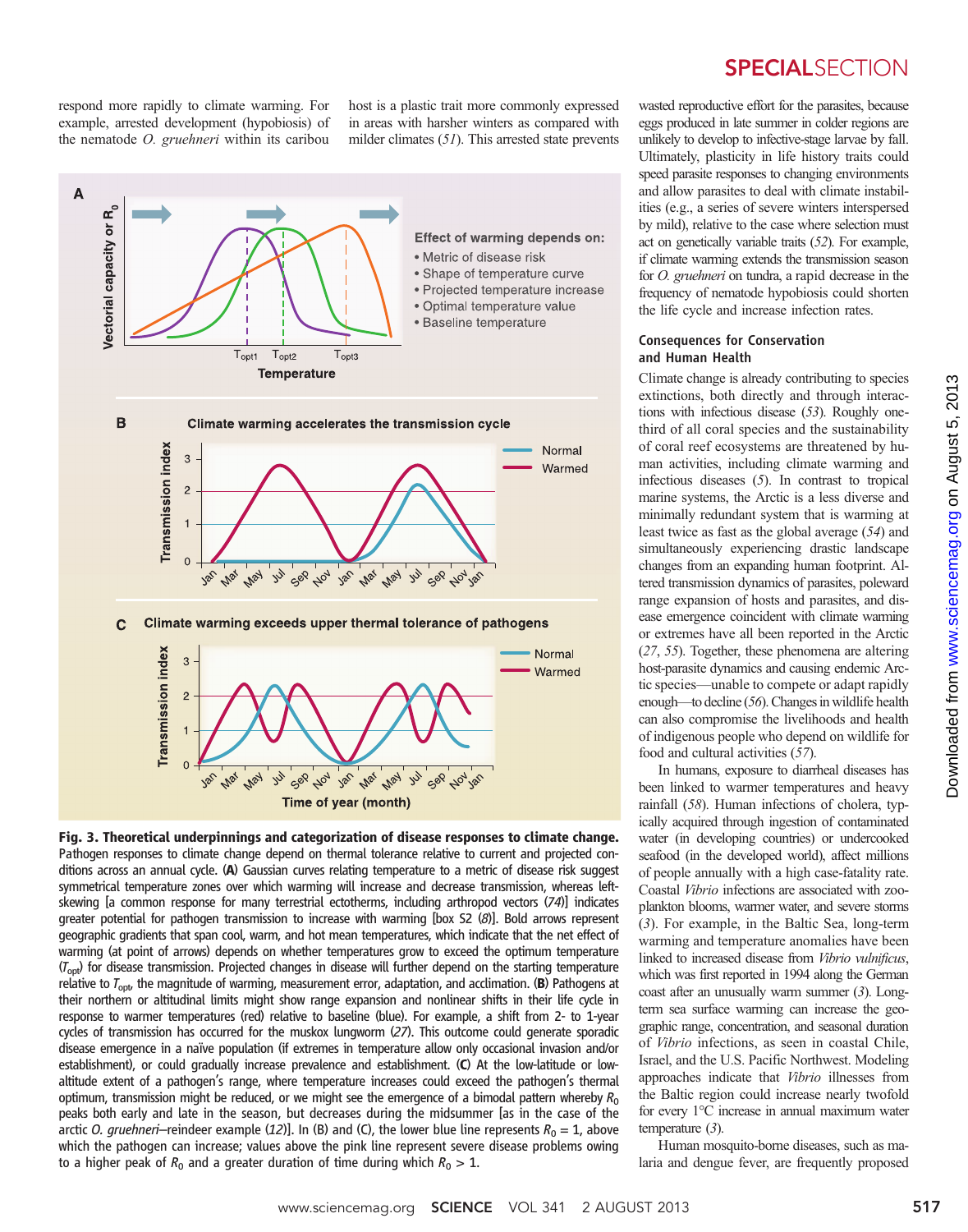

as cases where vector and disease expansion into the temperate zone could follow from climate warming (59). However, some researchers have argued that ranges will shift with warming, rather than expand, and that the best predictors of infection risk are economic and social factors, especially poverty (17, 60). Controversy has also arisen over which climatic variables are most important in delimiting the distributions of these diseases [boxes S1 and S2 (8)]. Detecting impacts of climate change on human vector-borne diseases remains difficult, in part, because active mitigations, such as vector-control, antimicrobials, and improved infrastructure can complicate detection of a climate signal. Several unresolved issues include identifying conditions under which climate warming will cause range expansions versus contractions, understanding the impact of increasing variability in precipitation, and determining the additional economic costs associated with increased disease risk caused by warming.

Ultimately, the societal implications of climatedriven shifts in diseases of humans, crops, and natural systems will demand solutions and mitigation, including early-warning programs. Recently, a forecasting system linking global coupled ocean-atmosphere climate models to malaria risk in Botswana allowed anomalously high risk to be predicted and anticipatory mitigations to be initiated (61). Forecasting is well-established in crop disease management and leads to improved timing of pesticide application and deployment of planting strategies to lower disease risk [box S3 (8)]. Modeling efforts to better predict crop loss events are also tied to improved insurance returns against losses (2). Similarly, accurate forecasting programs for coral bleaching have become a mainstay of marine climate resilience programs (62) and are leading to the development of coral disease–forecasting algorithms (63). Appropriate management actions under outbreak conditions include reef closures to reduce stress and transmission, culling of diseased parts of some colonies, and increased surveillance (64). In the ocean, efforts are also under way to increase the resilience of marine ecosystems to disease, including developing no-fishing zones and reducing land-based pollution that can introduce new pathogens (5).

#### Outlook and Future Challenges

Climate change will continue to limit the transmission of some pathogens and create opportunities for others. To improve predictions and responses we need to deepen our understanding of mechanistic factors. Although the initial climatic drivers to be explored should be temperature variables (both mean and variability), because the data are available and we understand the mechanisms at work, future work must concurrently explore the effects of precipitation, relative humidity, and extreme events. In particular, models are needed that combine the principles of ecophysiology and MTE (23) with epidemiological response variables, such

as  $R_0$  or outbreak size, and that are designed to accommodate distinct pathogen types (e.g., vectorborne, directly transmitted, or complex life cycle) and host types (ectotherm versus endotherm) (12). These models should be applied, by using climatechange projections, to evaluate how broad classes of pathogens might respond to climate change. Building from this foundation, the next step is to extend such general models to specific pathogens of concern for human health, food supply, or wildlife conservation, which will require empirical parameterization, with attention to the onthe-ground conditions. Modeling efforts should be integrated with experiments to test model predictions under realistic conditions, and with retrospective studies to detect the "fingerprint" of climate-induced changes in infection.

Scientists still know relatively little about the conditions under which evolution will shape host and pathogen responses to climate change. Although evolutionary change in response to climate warming has been reported for some free-living animals and plants, the evidence remains limited (52). Even less is known about how climate change will drive host-pathogen evolution. Corals have multiple levels of adaptation to intense selection by thermal stress that could also affect resistance to pathogens, including symbiont shuffling of both algae and bacteria, and natural selection against thermally intolerant individuals (65). In oysters (Crassostrea virginica), warming might have contributed to increased resistance to the protozoan multinucleated sphere X (MSX) disease (66), but climate variability might also slow the evolution of oyster resistance (67). In cases where increased rates of transmission follow from warming, selection could favor higher pathogen virulence, although examples are now unknown.

A persistent challenge involves the ability to detect changes in disease risk with climate across different systems. In the oceans, for example, impacts of disease on sessile hosts like corals, abalones, and oysters are readily apparent, and for terrestrial systems, clear impacts are seen for plant diseases and some wildlife-helminth interactions. But for highly mobile species and many human diseases, detecting signals of climate change remains problematic. For these less tractable systems, long-term ecological studies that examine the past distributions of pathogens, important hosts, and severity of diseases are indispensable. Permanent repositories of intact physical specimens, as well as their DNA, can provide records of diversity that will be critical resources as new methodologies become available (68, 69). Moreover, new technologies can detect variability in physiological processes and gene expression and can improve climate projections from global circulation models. Sophisticated experimental designs conducted under appropriate ranges of environmental conditions and retrospective studies to identify past climatic effects on disease (5, 70) will help advance predictive power.

An additional key challenge is predicting the impacts of climate-disease interactions for human societies and gauging how these compare with other components of climate change, such as the loss of arable land. By affecting food yields and nutrition, water quality and quantity, social disorder, population displacement, and conflict, past climate changes have long influenced the burden of infectious disease in many human societies (71, 72). Predicting the regions where humans and natural systems are most vulnerable to pressures from infectious disease and how these pressures will translate to changes in global health and security constitute critical research priorities (73). Building a mechanistic understanding of climate-disease interactions will allow public health interventions to be proactive and will facilitate effective responses to new or expanding health threats. Surveillance programs capable of detecting pathogen or disease emergence are essential and, in many instances, predicting and detecting local-scale impacts might be more important than predicting global-scale changes. To this end, the value of engaging local communities in disease surveillance is increasingly recognized, with the goal of advancing science on climatedisease linkages for practical solutions to protecting human and wildlife health.

#### References and Notes

- 1. C. D. Harvell et al., Science 296, 2158–2162 (2002).
- 2. K. Garrett et al., Agric. For. Meteorol. 170, 216–227 (2013).
- 3. C. Baker-Austin et al., Nat. Clim. Change 3, 73 (2013).
- 4. D. Harvell, S. Altizer, I. M. Cattadori, L. Harrington, E. Weil, Ecology 90, 912–920 (2009).
- 5. C. Burge et al., Annu. Rev. Mar. Sci. 6, (2014).
- 6. L. Z. Garamszegi, Glob. Change Biol. 17, 1751–1759 (2011). 7. I. Zamora-Vilchis et al., PLoS ONE 7, e39208
- (2012).
- 8. Boxes S1, S2, and S3 are available as supplementary materials on Science Online.
- 9. D. J. Rogers, S. E. Randolph, Science 289, 1763–1766 (2000).
- 10. D. Ruiz-Moreno et al., PLoS Negl. Trop. Dis. 6, e1918  $(2012)$
- 11. W. J. Martens et al., Environ. Health Perspect. 103, 458-464 (1995).
- 12. P. K. Molnár, S. J. Kutz, B. M. Hoar, A. P. Dobson, Ecol. Lett. 16, 9–21 (2013).
- 13. K. P. Paaijmans, A. F. Read, M. B. Thomas, Proc. Natl. Acad. Sci. U.S.A. 106, 13844–13849 (2009).
- 14. T. R. Raffel et al., Nat. Clim. Change 3, 146–151 (2013).
- 15. G. R. Walther et al., Nature 416, 389–395 (2002).
- 16. C. Parmesan, G. Yohe, Nature 421, 37–42 (2003).
- 17. K. D. Lafferty, Ecology 90, 932–933 (2009).
- 18. J. R. Rohr et al., Trends Ecol. Evol. 26, 270–277 (2011).
- 19. S. A. Adamo, M. M. Lovett, J. Exp. Biol. 214, 1997–2004 (2011).
- 20. L. D. Mydlarz, L. E. Jones, C. D. Harvell, Annu. Rev. Ecol. Evol. Syst. 37, 251–288 (2006).
- 21. C. C. Murdock et al., Proc. Biol. Sci. 279, 3357–3366 (2012).
- 22. J. R. Rohr, T. R. Raffel, Proc. Natl. Acad. Sci. U.S.A. 107, 8269–8274 (2010).
- 23. J. H. Brown et al., Ecology 85, 1771–1789 (2004).
- 24. B. M. Hoar et al., Parasitology 139, 1093–1100 (2012).
- 25. S. H. Paull, B. E. LaFonte, P. T. J. Johnson, Glob. Change Biol. 18, 3558–3567 (2012).
- 26. C. A. Burge et al., Microb. Ecol. 65, 869–879 (2013).
- 27. S. J. Kutz et al., Vet. Parasitol. 163, 217-228 (2009).
- 28. C. Rogers, E. Muller, Coral Reefs 31, 807–819 (2012).
- 29. D. Ruiz-Moreno et al., Dis. Aquat. Organ. 100, 249-261 (2012).
- 30. J. E. Hughes et al., Estuaries 25, 235–249 (2002).